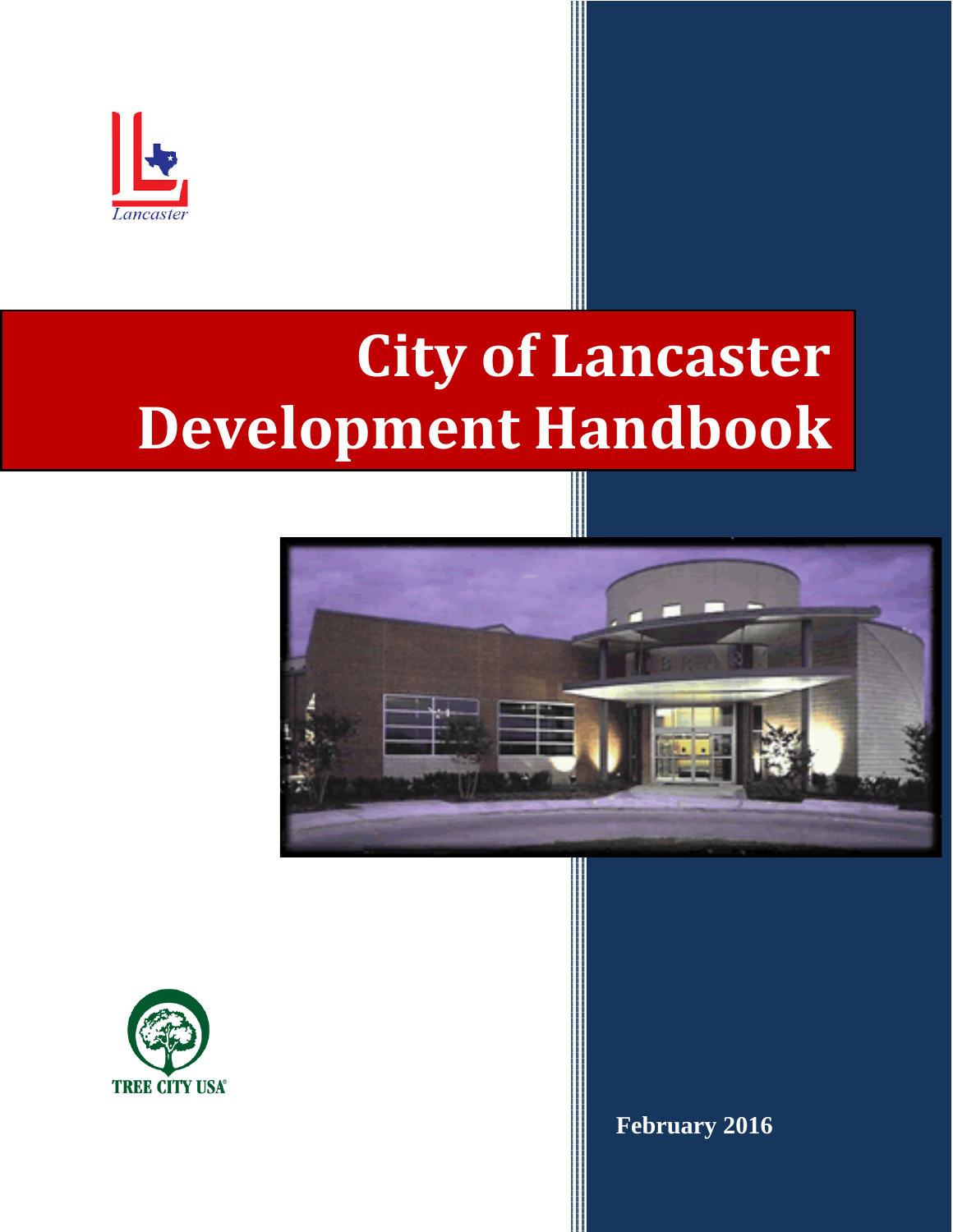## *<u>Lable of Contents</u>*

### **TABLE OF CONTENTS**

### **Edited by:**

Assistant City Manager, Director of Development Services, Economic Development Director, Building Official, Fire Marshal and Public Works Director

### **The Purpose of this Manual**

This manual has been created to be used as an easy to follow reference guide for anyone who is interested in the development process in the City of Lancaster, Texas. This manual should not be used as a supplement to any state laws or local ordinances. If there are any further questions about the City of Lancaster's development process please feel free to contact the City's Development Coordinator.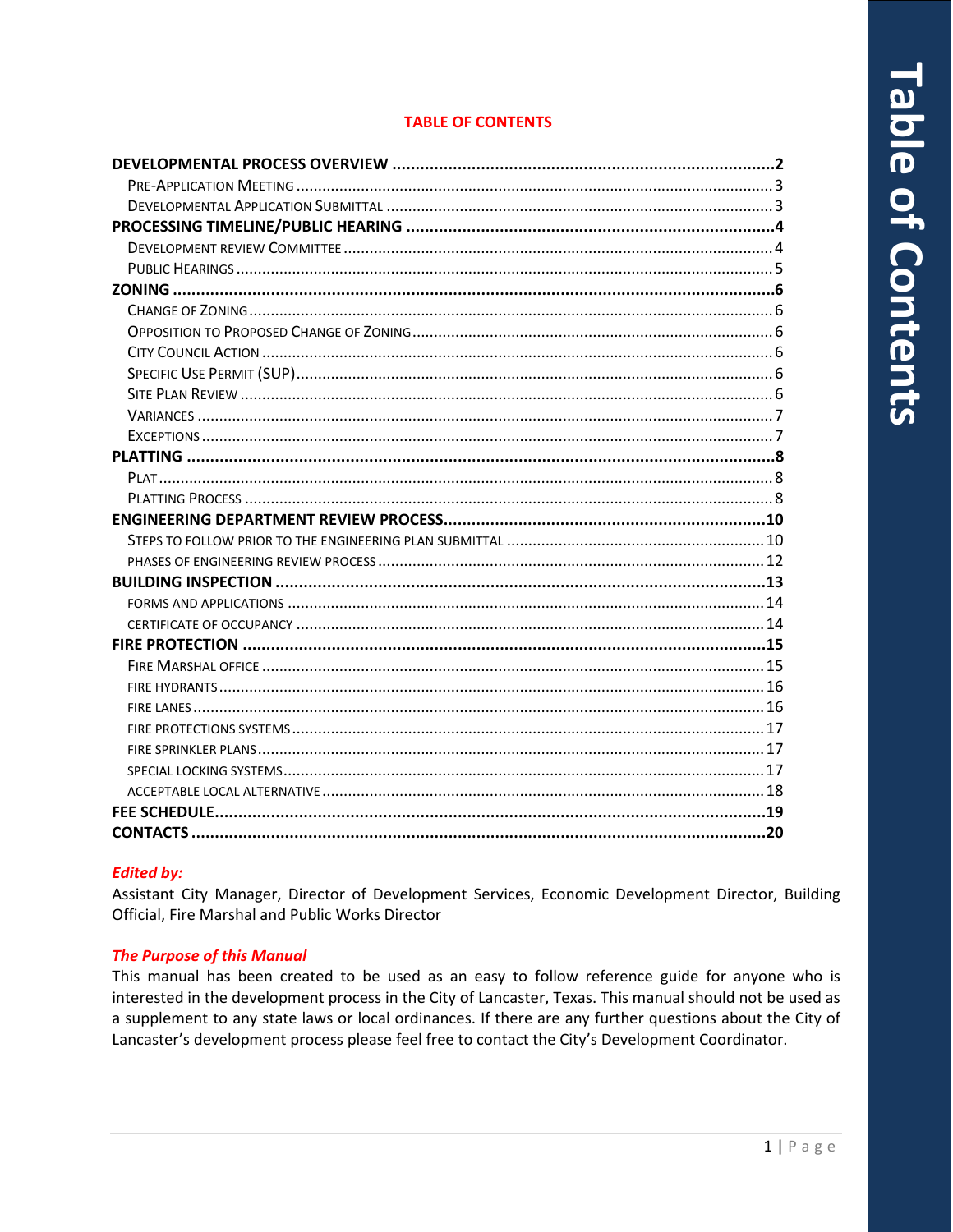### **DEFINING THE DEVELOPMENT PROCESS**

The development process can be defined as the process in which an applicant undertakes to obtain municipal permission to construct any structure which requires a building permit within the City of Lancaster. This process can be simple when obtaining a permit to construct a room addition, or it can become fairly complex when developing a large commercial center or industrial warehouse. The process is usually categorized into five (5) steps which are zoning, platting, site permit and/or building permit, inspection and certificate of occupancy. Al

l five (5) steps may not be required for each project; however, some combination of these steps will be required. The information provided within this manual will detail all of the steps involved within the development process.



### **Development Process Flow Chart:**

Development in the City of Lancaster is regulated in order to protect the health, safety and welfare of current and future citizens of our great city.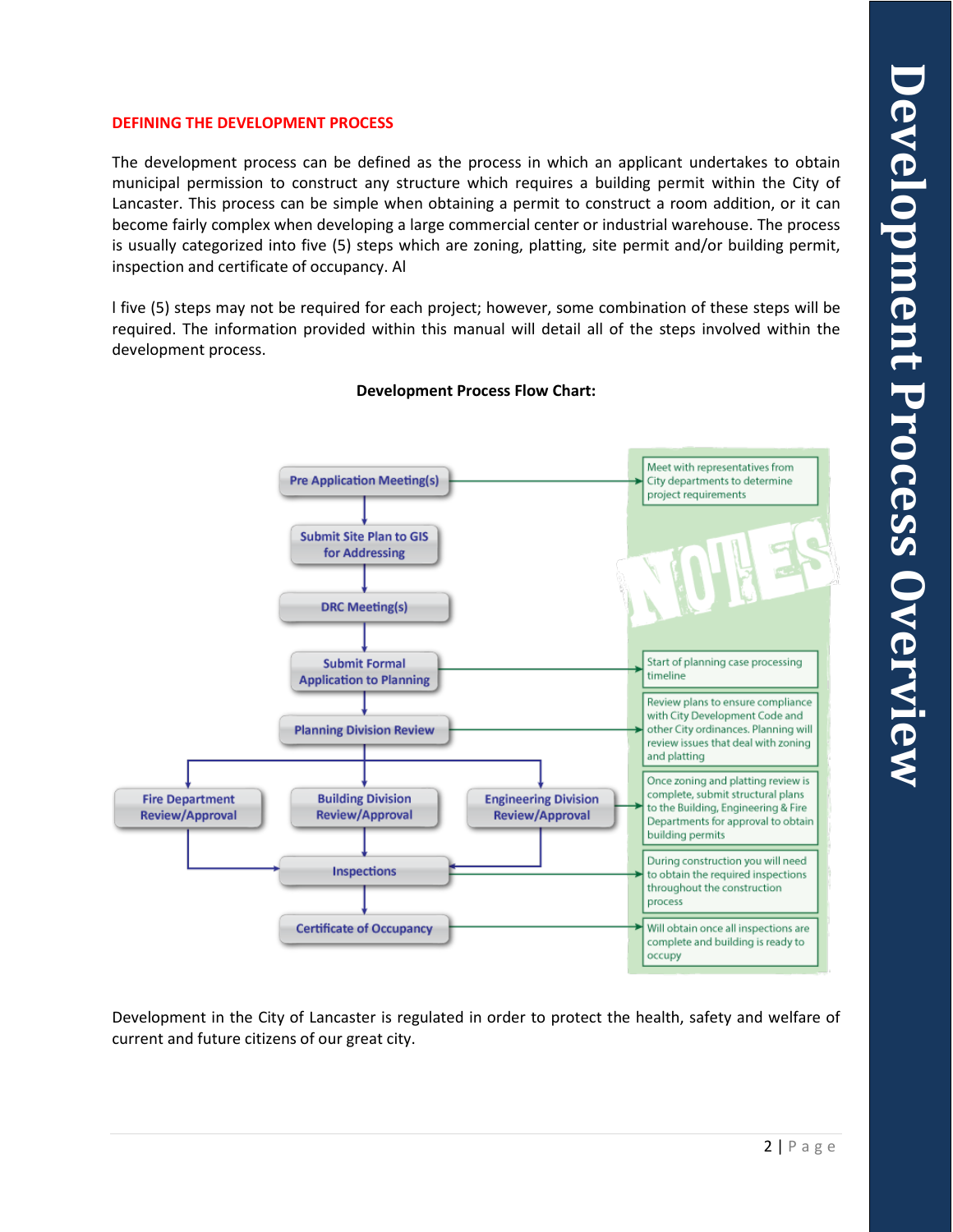### **As part of the development process, every project must:**

- 1. Have the proper **ZONING** for the intended use;
- 2. Be on a properly **PLATTED** lot;
- 3. Have a valid **BUILDING PERMIT**;
- 4. Be **INSPECTED** during construction; and
- 5. Receive a **CERTIFICATE OF OCCUPANCY**.

Each one of these elements has a specific process to follow. The details of each one of these processes is included within this manual.

The path that your development will need to follow will depend on how many of these elements are in place when it comes to your specific project. In order to establish the path in which your project will take, the City of Lancaster has established a: **REQUIRED PRE-APPLICATION MEETING.**

### *Pre-application Meeting*

Pre-application meetings, called Development Review Committee (DRC) meetings, are required prior to submitting plans. The City of Lancaster is concerned about the time, expense and efforts that you, and municipal staff, will put into your project. The purpose of the preapplication meeting is to introduce the applicant to the appropriate municipal representatives. The City of Lancaster's goal is to advise each applicant of the procedures and regulations relevant to development within the City. These meetings are important because they allow for the applicant to ask all of their existing questions, and they also allow the City to communicate expectations which will in turn minimize any surprises that may arise during the review process.

Pre-application meetings are scheduled through the Planning Department on Wednesdays between the hours of 1:30pm-4pm. An hour or less is the typical allotted time for each applicant. Please be prepared with any questions and plans that you would like to discuss. Please contact the Planning Division at (972) 275-1721 to set up a pre-application meeting.

### *Development Application Submittal*

The City of Lancaster's Development Application contains a checklist with all of the items necessary to determine if the application will be considered administratively complete. The application will be processed following the Planning Department's Case Processing Timelines.

The Development Application can be found at [http://www.lancaster-tx.com](http://www.lancaster-tx.com/).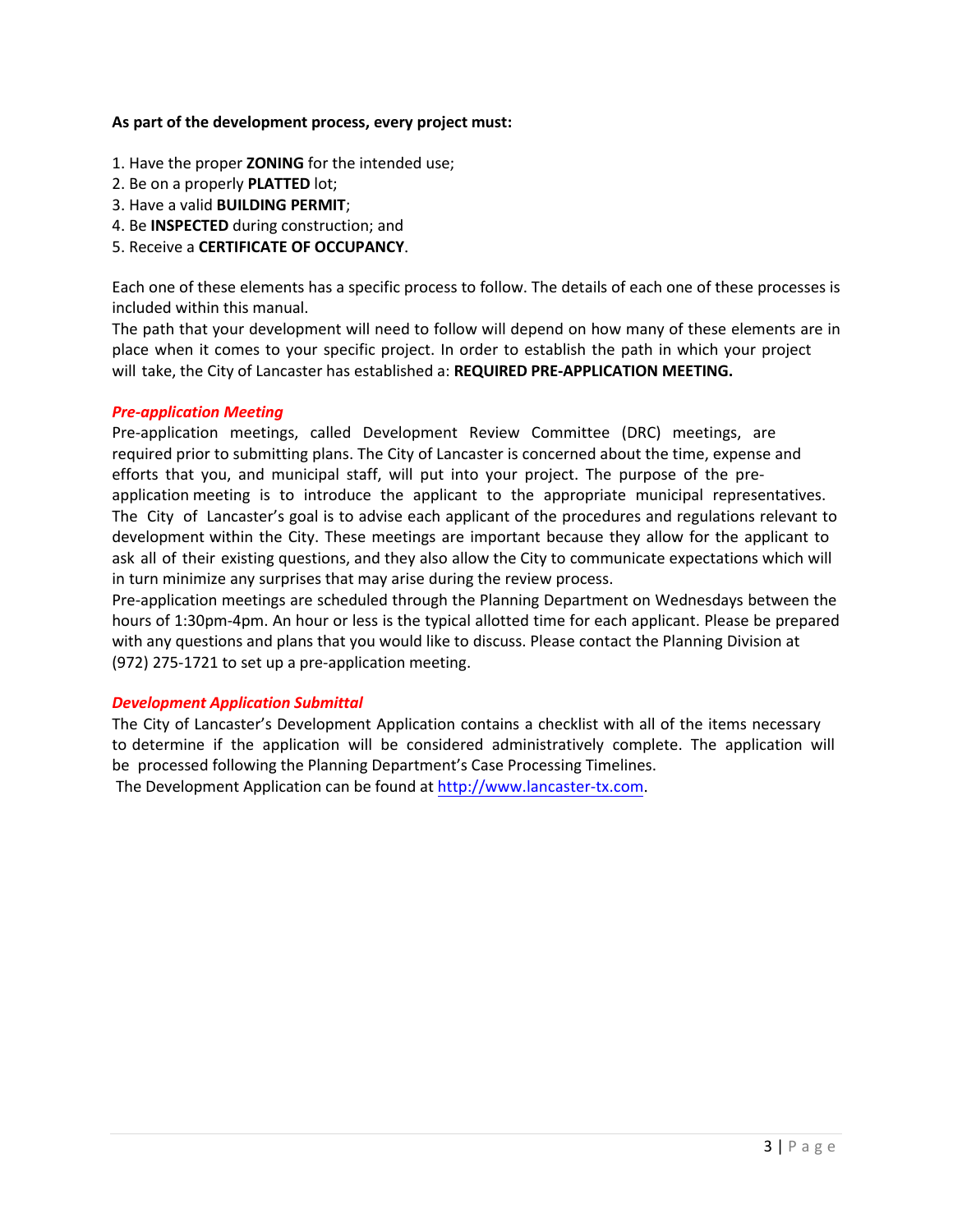

### **Processing Timeline Chart: CASE PROCESSING TIMELINES**

Planning applications, checklists, fees and the submittal deadline schedule for the cases listed below can be found on the City of Lancaster website [\(www.lancaster](http://www.lancaster-tx.com/)-tx.com):

- Filing Deadline (12pm on date listed)
- DRC Review and Comments Sent
- Planning and Zoning Commission meeting Date (if applicable)
- City Council Meeting Date (if applicable)

### *Internal Development Review*

Upon submittal of a complete application package, the Development Review Committee (DRC) will schedule the application for review. City staff will evaluate the submitted application to ensure that it conforms to the City's Comprehensive Plan, Zoning Ordinance (Lancaster Development Code), Design Guidelines and all other laws and regulations. The City will also assess the proposed project's overall impact on the environment.

If revisions to the development plans are needed, staff comments will be sent to the applicant via written response as soon as all DRC members respond (the turnaround is usually 7 -10 business days) and will indicate the date when corrections must be returned to staff. Everyone listed on the application will be provided with a copy of the City's comments, which includes the property owner.

The applicant shall revise and re -submit the plans with all of the comments addressed. All DRC comments must be addressed via written response, referencing numbered staff comments and original mark -ups must accompany the plan resubmittal.

At this time, meetings related to the DRC review will be scheduled at the discretion of Lancaster staff or at the applicant's request.

Submission of plans by a particular submittal date does not guarantee automatic scheduling for a specific Planning and Zoning Commission meeting date.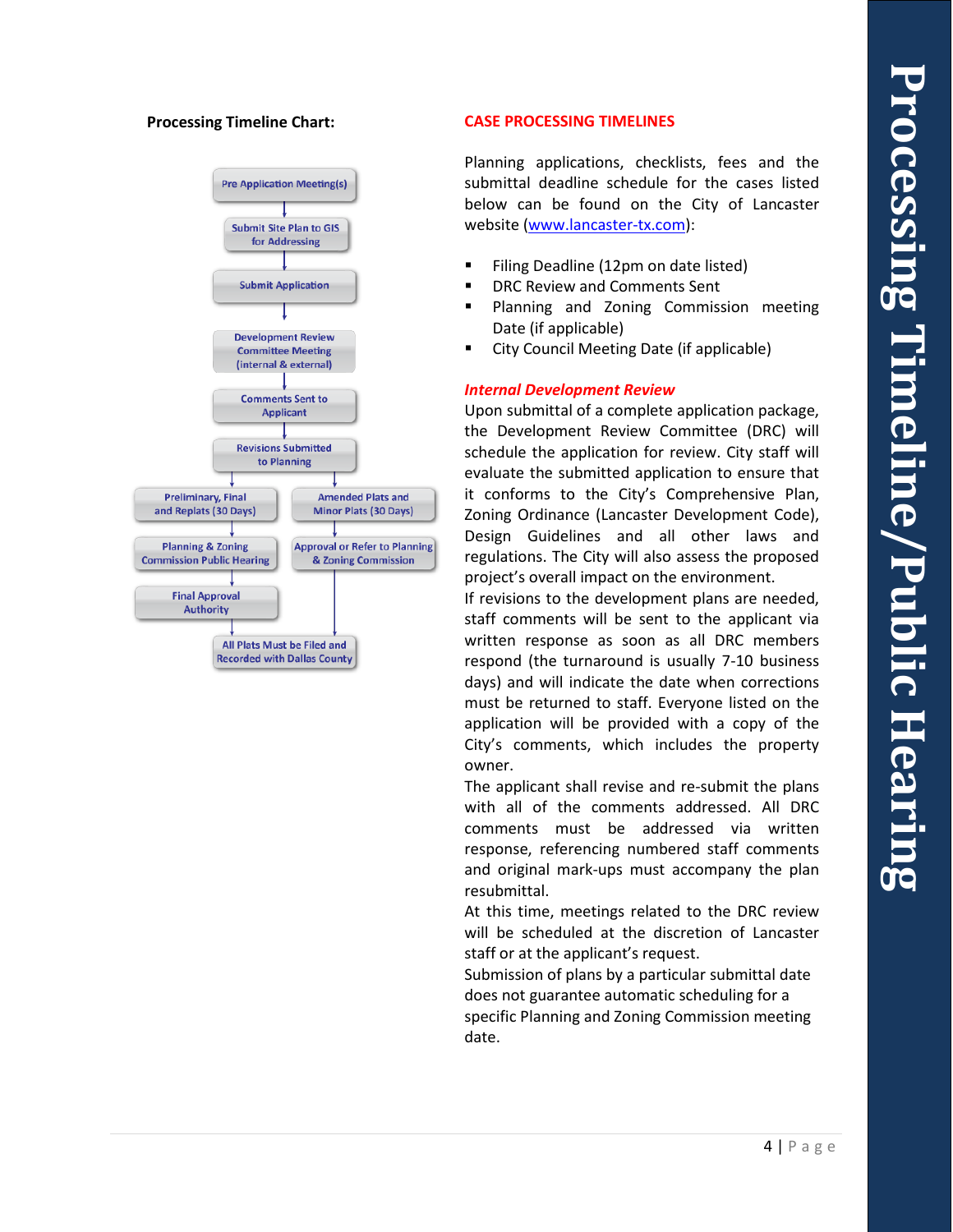### **PUBLIC HEARING**

Public Hearings are required for the following Planning applications:

- Zoning Changes
- **Specific Use Permit (SUP)**
- **Planned Developments (PD)**
- **Residential Replats**
- **variances**
- **Exceptions**

Public notice is also required for all cases that require a decision from the Planning and Zoning Commission, the City Council or the Zoning Board of Adjustments. All public hearings will be posted in accordance with Texas state law, which requires the posting of an agenda 72 hours prior to the meeting. It also requires a newspaper notification, and that notices be mailed to adjacent property owners.

City staff makes a recommendation on cases requiring a decision from the Planning and Zoning Commission. After each case is heard, the Commissioners vote and send a favorable or unfavorable recommendation to City Council. The Planning and Zoning Commission is the governing authority on all plats; however, denied plats can be appealed to the City Council. The City Council is the final approval authority on zoning requests, specific use permits, exceptions, planned developments, and other nonzoning related proposals and submittals.

### *Speaking at Public Hearings*

The Planning and Zoning Commission does not require citizens who wish to speak to fill out a speaker card; however, there is a five-minute speaking limit. The City Council requires those who wish to speak to fill out a speaker card, and those who fill out a speaker card are given three minutes to address the Council.

### *Public Notice Requirements:*

- Required for property owners within 200' of proposed change 10 days prior to Planning and Zoning Commission hearing
- Planning and Zoning Commission agenda must be posted 72 hours prior to meeting
- **Planning and Zoning Commission Public Hearing**
- Required for property owners within 200' of proposed change 15 days prior to City Council and/or ZBA hearing
- Newspaper and City website posting required 15 days prior to City Council and/or ZBA hearing
- City Council and/or ZBA agenda must be posted 72 hours prior to hearing<br>■ City Council and/or ZBA Public Hearing
- City Council and/or ZBA Public Hearing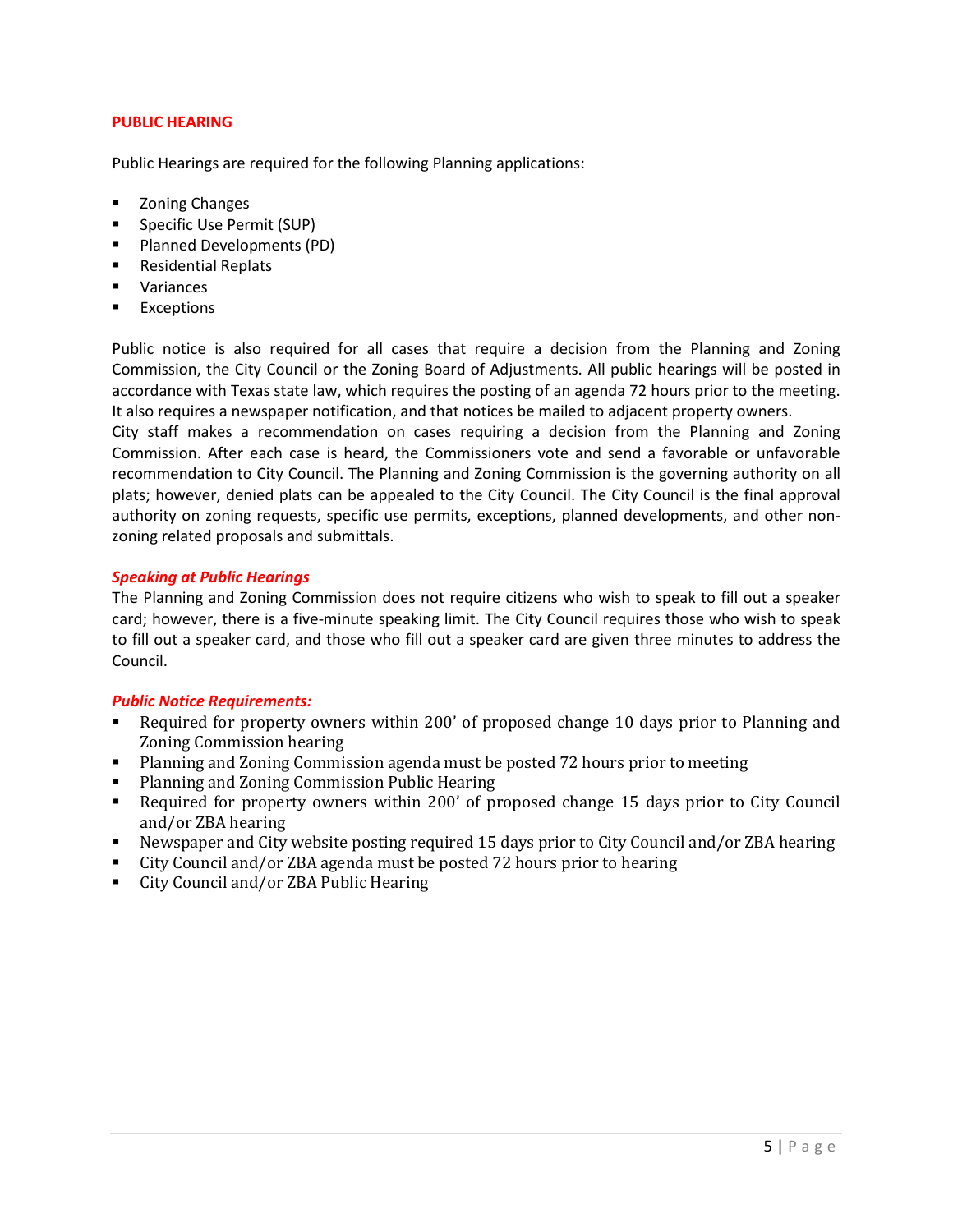### **ZONING**

Zoning regulations can be found in the zoning ordinance referred to as the Lancaster Development Code (LDC). For more detailed information on Zoning, please see the LDC. Links to the LDC and the Zoning Map can be found on the City of Lancaster website [\(www.lancaster-tx.com\)](http://www.lancaster-tx.com/).

Zoning establishes the types of land uses permitted on a specific tract of land. Zoning regulates the size, intensity and height of development, as well as screening, landscaping and parking. Chapter 211 of the Texas Local Government Code requires that municipalities zone in accordance with a Comprehensive Plan, which is designed to protect the health, safety and quality of life of residents.

### *Change of Zoning*

Anyone may apply for a zoning change; however, permission from the property owner is required. Zoning change requests must be reviewed by the Planning and Zoning Commission and must receive approval by City Council.

### *Opposition to a proposed Change of Zoning*

If the proposed zoning change is recommended for denial or protested by adjacent property owners, the zoning request shall not be approved except by the favorable vote of three-fourths of all the members of the City Council. The protest must be written and signed by the owners of at least 20% of the area of the land within 200 feet of the property under consideration.

### **City Council Action**

City Council will take the following factors into consideration when reviewing approval of a zoning change request:

- **EXECONS** Consistency with the Comprehensive Plan;
- **Potential impact on adjacent development;**
- **Availability of utilities and access;**
- Site conditions such as vegetation, topography, drainage and flood plain;
- **Timing of development as it relates to the City's Capital Improvement Plan;**
- **Other issues as may be deemed important.**
- For detailed information on Specific Use Permits and Site Plans, please see the LDC. Links to the LDC and the Specific Use Land Use Table can be found on the City of Lancaster website [\(www.lancaster](http://www.lancaster-tx.com/)[tx.com\)](http://www.lancaster-tx.com/).

### *Specific Use Permit (SUP)*

A Specific Use Permit (SUP) approval is required when the use has been determined to be more intensive or to have a potentially greater impact than a permitted use within the zoning district and is identified in the Land Use Table as requiring an SUP. The Land Use Table can be accessed on the City of Lancaster website [\(www.lancaster-tx.com\)](http://www.lancaster-tx.com/).

The process for a Specific Use Permit is similar to a zoning change process; approval requires a recommendation by the Planning and Zoning Commission, and subsequent approval by the City Council. SUPs are used specifically for the approved use and are not tied to the land as a zoning district designation, however all approved Specific Use Permits shall be referenced on the zoning district map.

### *Site Plan Review*

Site Plan approval is required for all new developments and for existing developments if the gross floor area is expanded by 50% or more. A Site Plan Review is not required for single family or duplex lots. Site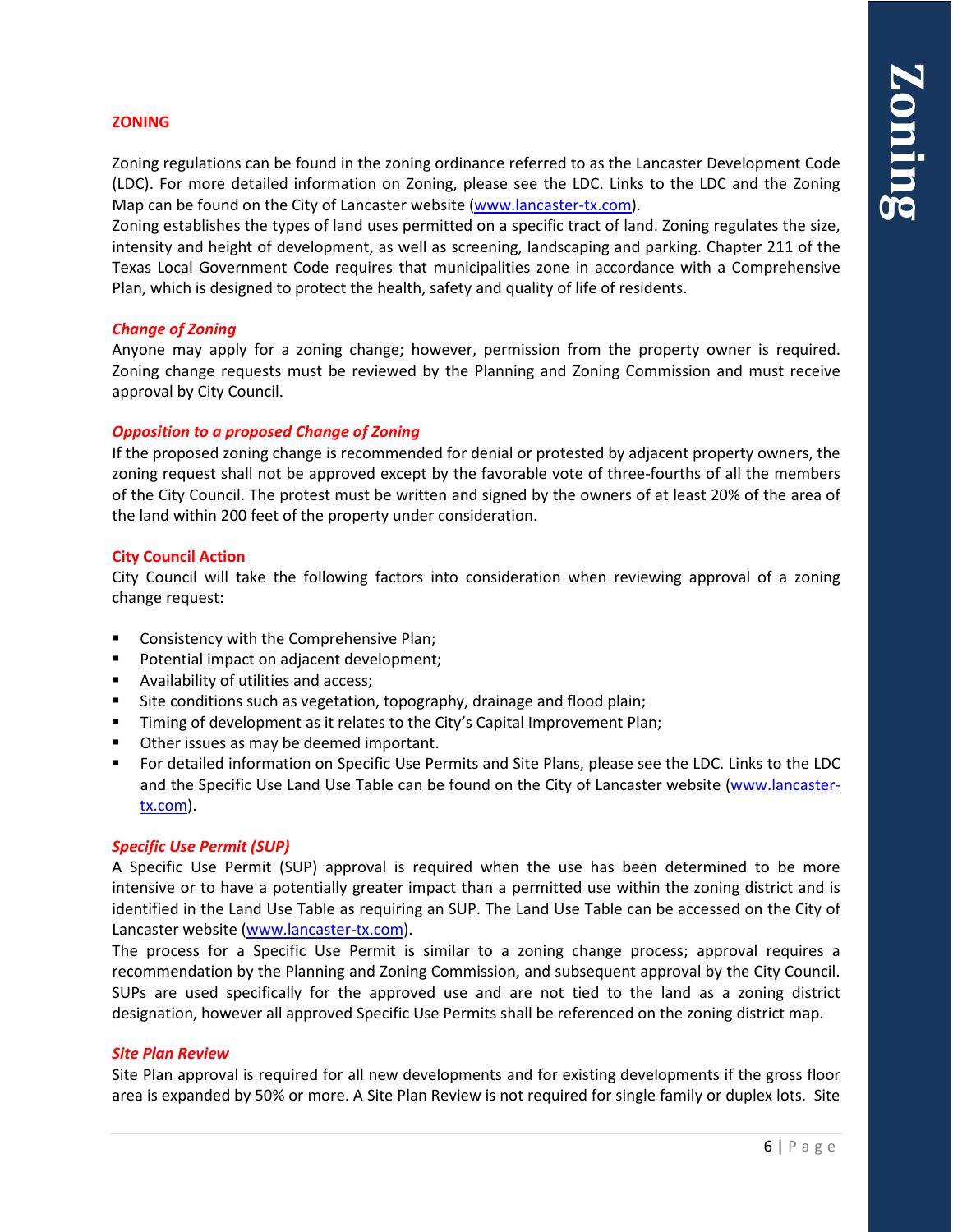Plans ensure that all provisions of the Zoning Ordinance are adhered to while providing for design flexibility.

Site Plans shall be submitted prior to submittal of the Building Permit application, but no permit shall be issued for site grading or construction until a Site Plan has been approved. A non-Planned Development Site Plan application will be reviewed internally and does not require a public hearing.

For detailed information on Variances and Exceptions, please see the LDC. A link to the LDC can be found on the City of Lancaster website [\(www.lancaster-tx.com\)](http://www.lancaster-tx.com/).

### *Variances*

A Variance application allows for the relief or variation from the provisions of the LDC, other than Use Regulations, as it applies to a specific piece of property, as distinct from an exception or rezoning, as set out in the powers and duties of the Board of Adjustment. A hardship must be proven in order to have a variance granted and often times a true hardship does not exist. A true hardship means that it is unusually difficult for a landowner to comply with the regulations because of some unique or peculiar aspect of the property itself. Hardship does not relate to the personal needs or wishes of the landowner, but only to the quality of the property itself. A hardship also must not be self-created.

Staff strongly recommends meeting with the senior planning staff if an applicant is requesting a variance. Staff will evaluate the issue and instruct the applicant on what staff's recommendation will be to the Board of Adjustment. As always, the applicant has the legal right to pursue the relief sought through the variance process. If a variance is denied, the application fee is not refunded to the applicant.

### *Exceptions*

An Exception application allows for relief or variation of the provisions of the LDC, other than Use Regulations, as applied to a specific use of property, as distinct from a Variance of rezoning, which may be granted by the Director, the Planning and Zoning Commission or the City Council. Exceptions are subject to appropriate conditions and safeguards to ensure that they are consistent with the general purpose and intent of this ordinance and the City's Comprehensive Plan.

The Planning and Zoning Commission may make a recommendation to approve Exceptions as provided in the LDC that are consistent with the general purpose and intent of the ordinance. The City Council may grant Exceptions based on the criteria for granting Exceptions as listed in the LDC.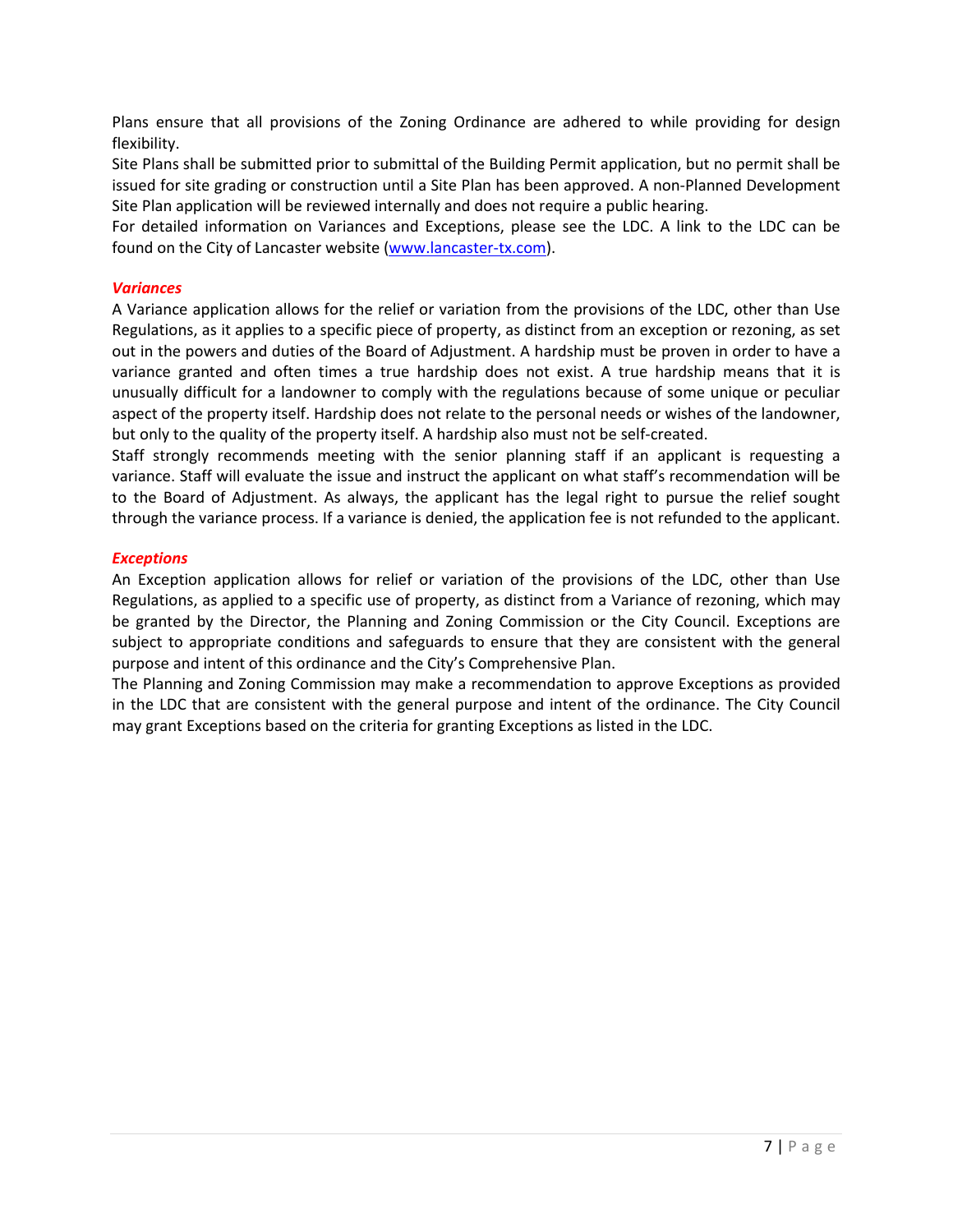### **PLAT**

A plat is a drawing that geographically represents property. A plat describes metes and bounds based upon a land survey prepared by a licensed registered surveyor, and describes the dimensions and location of lot lines, streets, and easements and establishes the lot, block and subdivision name.

### *Platting Process*

Section 212.004 of the Texas Local Government Code states that the owner of a tract of land located within the limits of a municipality, who divides the tract into two or more parts, must have a plat of the subdivision prepared.

The guidelines within this section of the handbook are to inform the development community of the appropriate administrative procedure to be followed in the preparation and submission of plats to conform to the Subdivision regulation portion of the LDC (available on-line a[t www.lancaster-tx.com\)](http://www.lancaster-tx.com/).

*Preliminary Plat***—**all plats which are not amending plats or minor plats. Typically they have more than four lots or dedicate right-of-way for new streets. Approval is required from the Planning and Zoning Commission. A subsequent final plat shall be submitted which conforms to the preliminary plat. Planning and Zoning is the final approval authority. The preliminary plat is not filed with Dallas County, the final plat is.

**Final Plat**—the final plat must generally conform to the approved preliminary plat and must be approved by the Planning and Zoning Commission. Final plats are filed with Dallas County.

*Amending Plat***—**an amending plat can be approved by staff but cannot be denied by staff. If the plat cannot meet the requirements of the code, it shall be forwarded to the Planning and Zoning Commission for final action. Amending plats are filed with Dallas County. Amending plats include:

- Adding easements to an existing lot;
- **Correct a clerical or survey error;**
- Relocate an existing lot line;
- Combine existing lots:
- Cannot create new lots or dedicate right–of-way for streets.

*Minor Plat***—**a minor plat can be approved by staff but cannot be denied. If the plat cannot meet the requirements of the code, it shall be forwarded to the Planning and Zoning Commission for final action. Minor plats are filed with Dallas County. Minor plats include:

- Have no more than four lots:
- Front onto an existing street;
- Cannot dedicate right-of-way for a new street.

*Minor Replat***—**the property has been previously platted. Requires a public hearing at the Planning and Zoning Commission for approval of residential replats. A 15-day property owners notice and legal notice are also required. Minor replats are filed with Dallas County. Minor replats include:

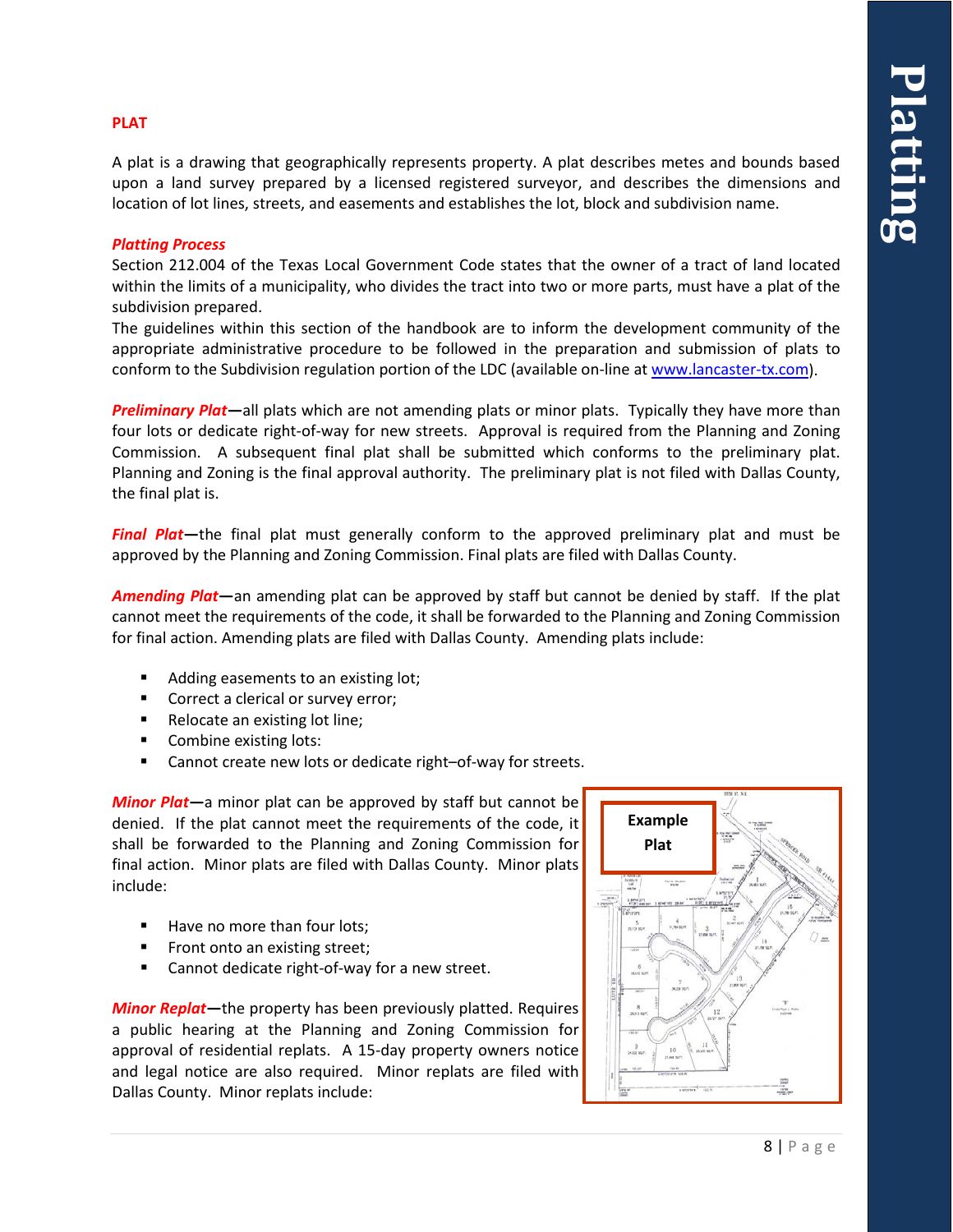- Have no more than four lots;
- **Front onto an existing street;**
- Cannot dedicate right-of-way for a new street.

**All** *Plats* **must be filed and have Engineering release before applying to Building Inspections.**

**Platting Review Process:**



The Engineering Division's prime responsibility is the review, permitting and inspection of all private development projects (non-city initiated) to insure compliance with all city standards, specifications and requirements.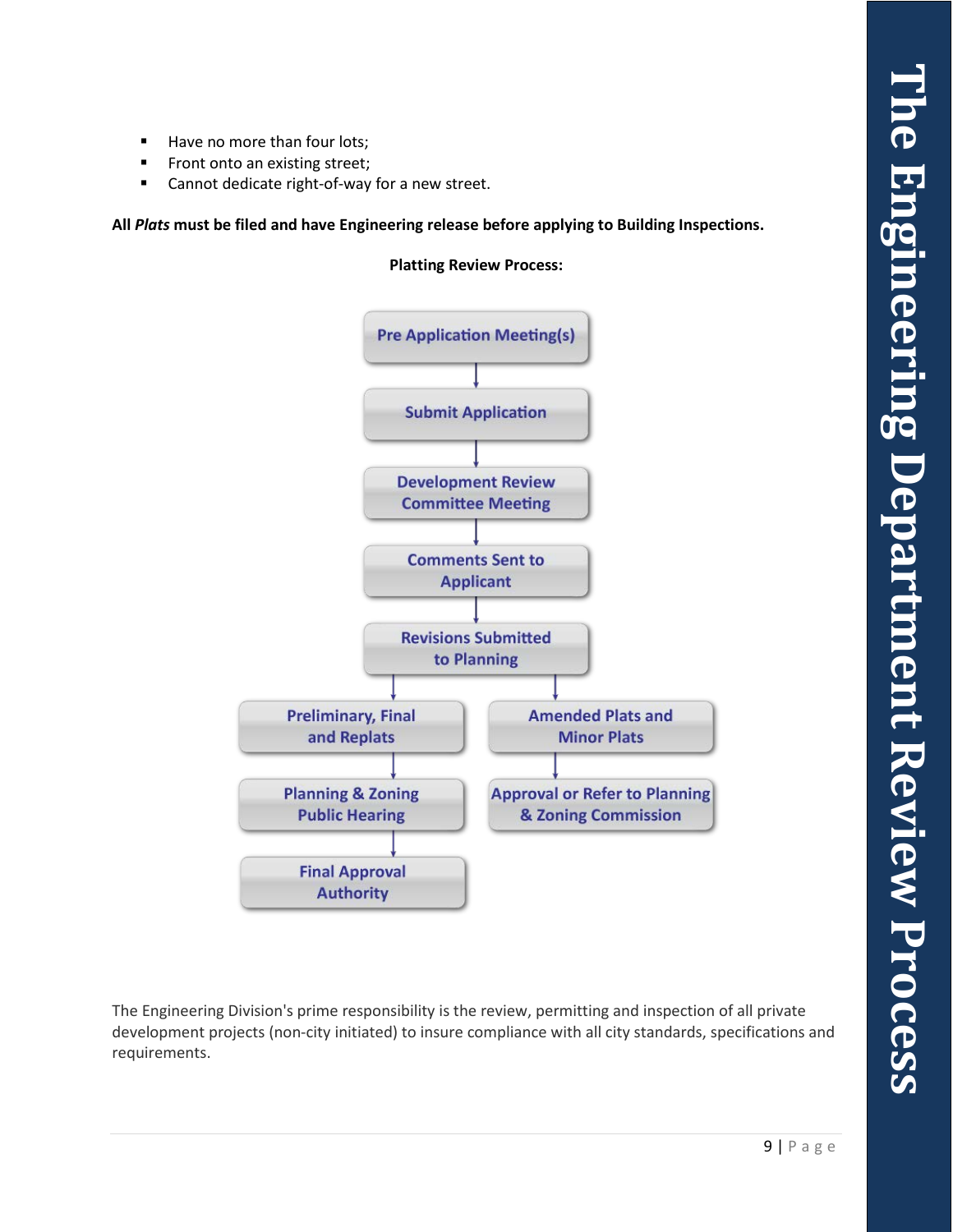### *Steps to Follow Prior to the Engineering Plan Submittal*

*Development Review Committee (DRC)* meetings give the opportunity to the Engineering Department to comment on existing infrastructure, project requirements and the engineering design guidelines, and to the applicant's project engineer to ask preliminary questions about the development site**.**

*Pre-Engineering* refers to the research that is ideally done by the applicant's project engineer prior to the submission of a project to the Planning Department. This preliminary research entails the locating of existing water, waste-water and sewer lines by acquiring copies of as-built plans from the City Engineer. The project applicant will also need to review the City's various infrastructure Master Plans and the Engineering Department's Design Standards.

*What is Included in the Engineering Submittal?* The preliminary plat, the grading, utility, paving, drainage, water, storm water, sewer and street plans. This is not an exhaustive list; for a detailed list, refer to the General Construction Design manual on the City of Lancaster website.

### **THE ENGINEERING DEPARTMENT REVIEW PROCESS**

### *Phase 1: Internal Plan Review*

### *Plans Reviewed*

- All plans must be drawn by a Registered Professional Engineer and the design must be in accordance with the City of Lancaster General Construction Design manual, the Standard Construction details and the Storm Water Design Manual that can be found on the city website [\(www.lancaster-tx.com\)](http://www.lancaster-tx.com/).
- Two (2) sets of full size plans are required for each plan submittal to the Engineering Division.
- The review process will take from 5 to 10 business days starting from the first full day after receipt.



### *Comments Sent to Applicant***:** After the plans have been reviewed

and are ready to be sent back, an email will be sent notifying the applicant to pick up the plans. The comments will be in the form of mark-ups on the plans received and some written comments.

### *Revised Plans Received*

- After the revisions have been made to the plans, the applicant will need to return two (2) sets of revised plans along with the marked up sets sent from the previous review.
- The review of the revised plans will take 5 to 10 business days for the review.

*Comments Addressed***:** When all comments of the review(s) have been addressed and the plans are in conformance with the city design requirements, the civil construction plans will be ready for approval. *Plans Approved***:** The Director of Public Works and Development Services will sign the plans after conferring with the City Engineer.

### *Fees Invoicing Process*

 The Engineering Division will generate an invoice that would be sent to the applicant in an email and an official letter that would include all applicable impact and service fees.

For information concerning impact fees and service fees, please contact the Engineering Division at 972- 218-1200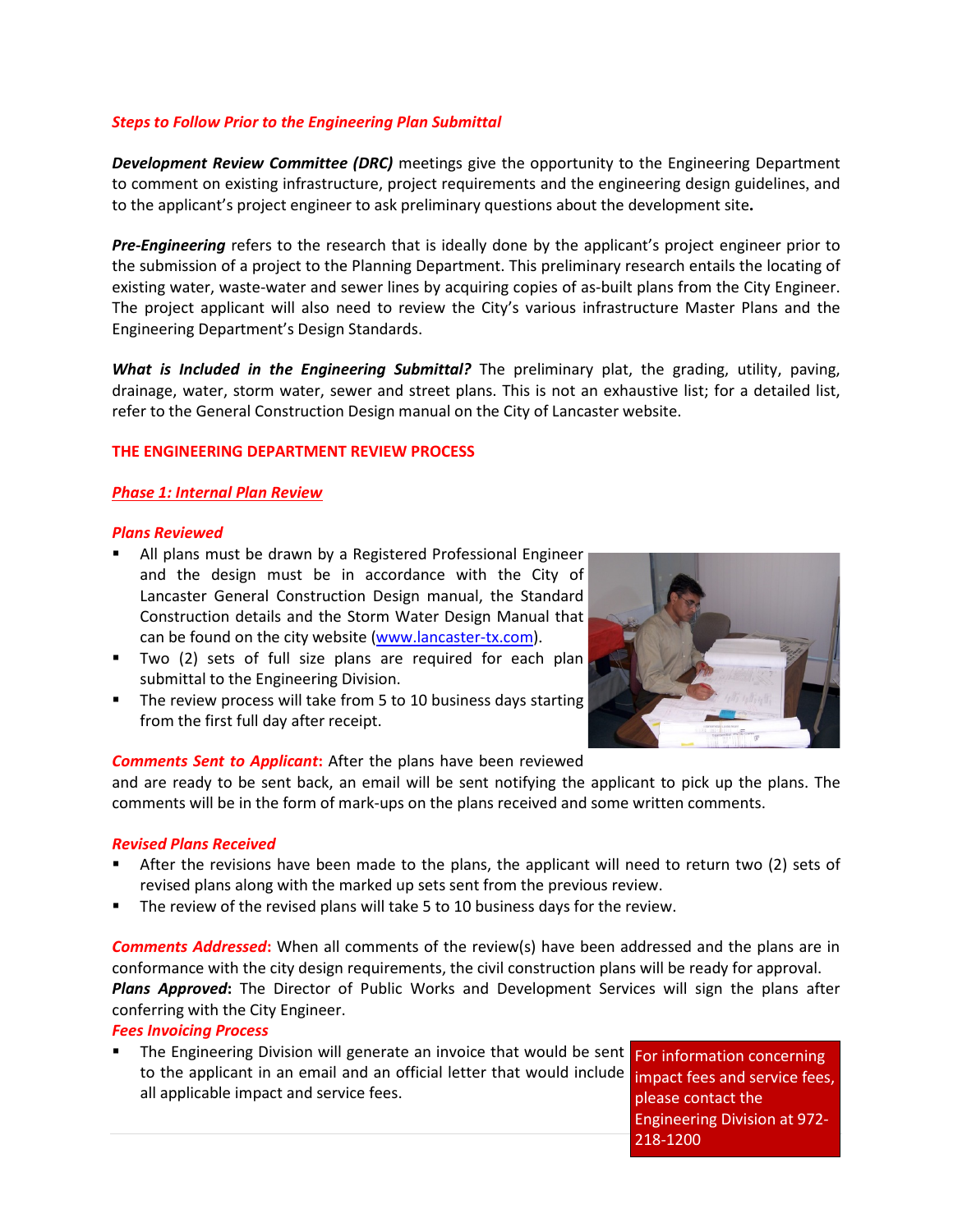When payment has been received for the invoice, the plans will be released for reproduction. The city requires the original approved and stamped plans to be returned along with one (1) full sized set and three (3) half sized sets copies of the approved plans.

### *Phase 2: Construction Phase*

*Preconstruction Meeting***:** A preconstruction meeting with City Engineering staff, Franchise Utilities' and Developer's representatives will be held prior to the beginning of construction to discuss procedures and requirements specific to the construction of the project. At this time the applicant should also submit required performance bonds for public improvements (if required).

*Contractor(s) Registration & Permit(s) Acquired:* The contractor, and any sub-contractors, that will perform construction on the project will all need to register their company and acquire a right-of-way construction permit(s) at the City's Development Services Building located at 700 E. Main Street.

*Construction Begins***:** After the Right of Way permit has been issued, the contractor may begin work. The contractor must call and notify the City's Construction Inspector 48 hours prior to the beginning of construction.

### *Phase 3: Acceptance*

### *Preliminary Walk Thru and Final Walk Thru*

- When the construction of the project is completed, a preliminary walk thru with the city's Construction Inspector and the project's contractors will be performed to determine any item to be completed to finish the project. From this walk thru a list of all remaining items to be completed will be provided.
- **E** After all the items on the preliminary walk thru list is completed, a final walk thru will be performed with the City Inspector, City staff, Developer's, contractors' and Franchise Utilities' representatives. Any item found that need additional work will be noted, and a list will be provided to the Developer for completion.

### *Project Close-out & Letter of Acceptance*

After all maintenance bonds, as-built plans, electronic documents, affidavits of bills paid and other associated documentation have been received and approved by the City Engineer, a letter of acceptance will be issued.

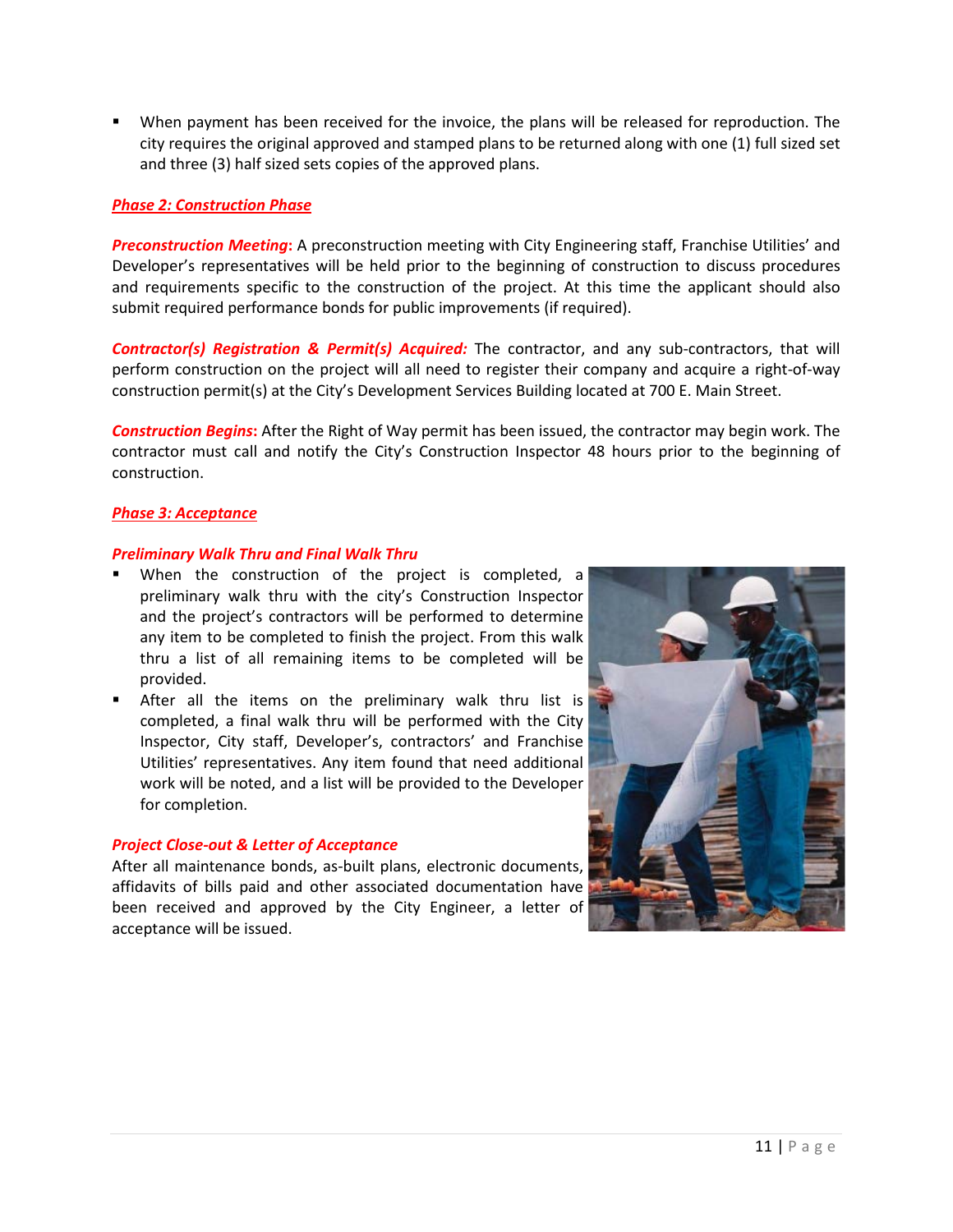# Phases of Engineering Review Process **Phases of Engineering Review Process**

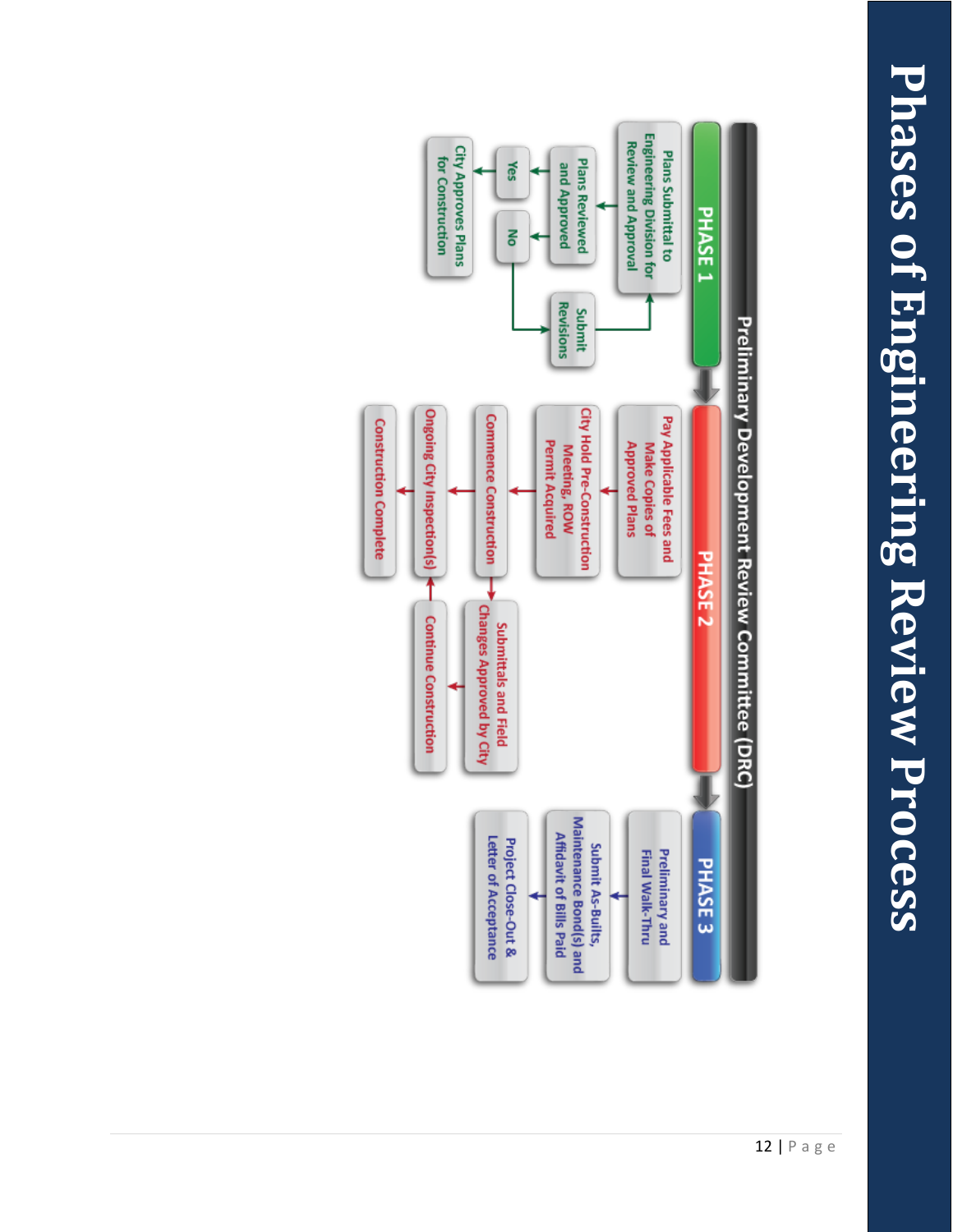**Building Inspection**uilding Inspectior

The Building Inspections Division is established for the purpose of providing minimum standards to safeguard life, health, safety, property and the public welfare by regulating and controlling the design, construction, quality of materials, occupancy, use, location and maintenance of all buildings and structures constructed within the City of Lancaster*.* 



### *Building Inspections Flow Chart:*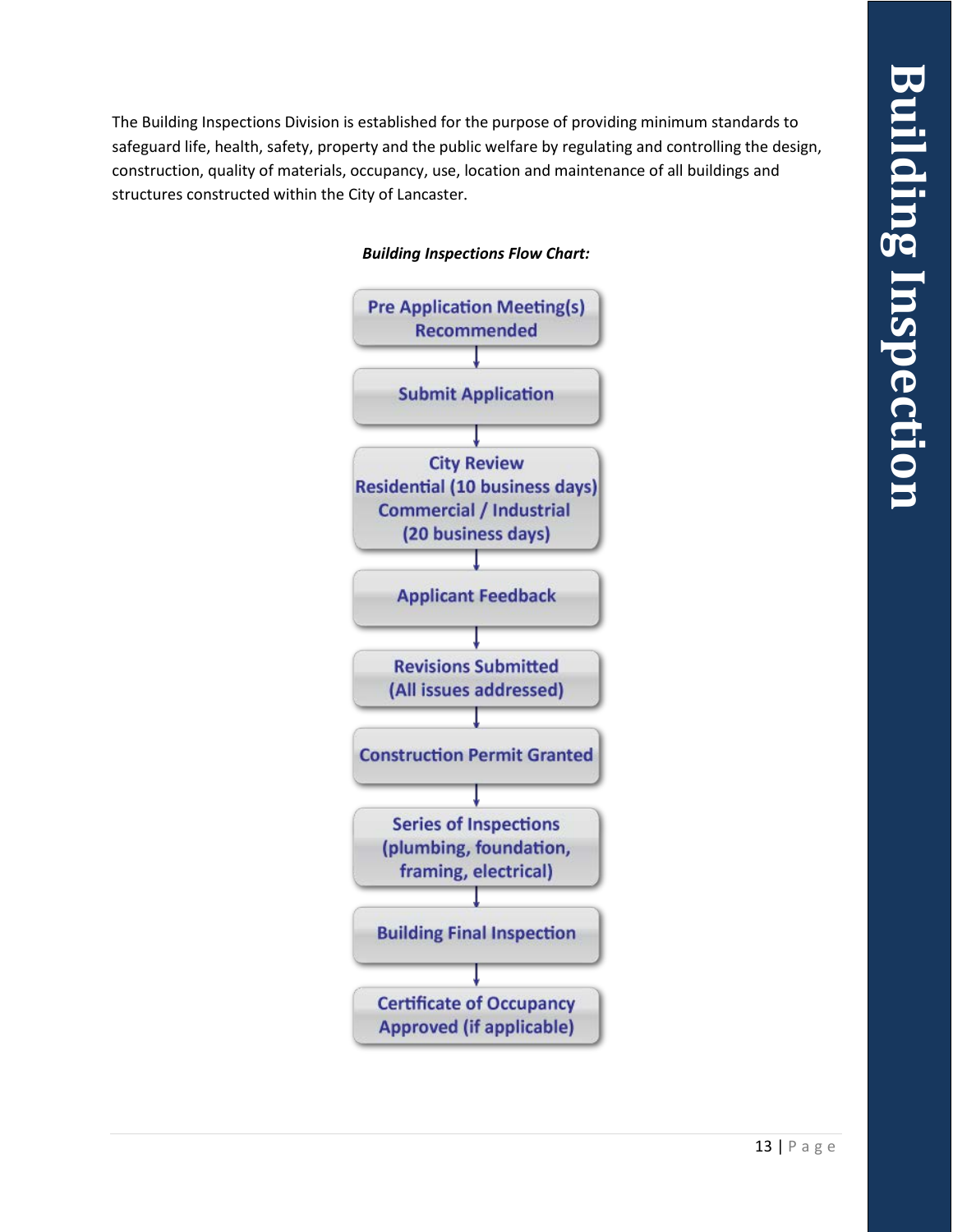The Building Inspections Division is responsible for permit issuance, inspections, plan review, public consultation and the Certificate of Occupancy process. Planning, Public Works, and the Fire Marshal's office are also involved for better compliance and service provided to the citizens of Lancaster*.* 

The City of Lancaster abides by the latest 2012 Building Codes of: IBC, IPC, IRC, IMC, IFC, and NEC. The city has not adopted any local amendments to the listed codes.

*NOTE:* Construction can begin AFTER site plans have been approved and permits have been issued. Construction work will be inspected throughout the course of the project.

**All builders and sub-contractors** must be licensed and registered with the City of Lancaster. For a list of registered contractors go on-line to [www.mygov.us](http://www.mygov.us/) or contact the Building Division at (972) 218-1200.

### *Forms and Applications:*

**CO, Building, Trade, and other Permits** found on the City of Lancaster website [\(www.lancaster-tx.com\)](http://www.lancaster-tx.com/). **Permit Costs** are calculated according to Table 1-A under the City Secretary's Master Fee Schedule, which can also be found on the City of Lancaster website [\(www.lancaster-tx.com\)](http://www.lancaster-tx.com/).

### *A Certificate of Occupancy (CO) is required for:*

- 1. Occupancy and use of a building hereafter constructed or structurally altered.
- 2. Change in zoning classification, building use, or occupancy classification of an existing building or space used for commercial purposes for a different classification.
- 3. Any change in tenancy of a structure or space used for commercial purposes.
- 4. Any change in ownership of any commercial building or structure.
- 5. Any change in the use of a nonconforming use.

*NOTE:* For newly built or remodeled structures, a CO is generated upon completion of the final building inspection. For existing buildings, the owner/tenant must complete an application requesting a CO. There is an application fee that MUST accompany the completed application along with a detailed floor plan. All CO applications require approved inspections BEFORE the CO will be released.

A **Homeowner Affidavit** application can be attained and it allows for the owner of a single-family residence to perform work on their property without being required to use or hire a tradesman.

A **Fence Permit** application can be obtained online. Regulations – Sec 14.501(h) Land Development Code.

A **Sign Permit and Banner Sign Permit** application can be obtained online with further information and regulations. A **Storage Building Permit** application can be obtained

online with further information and regulations.

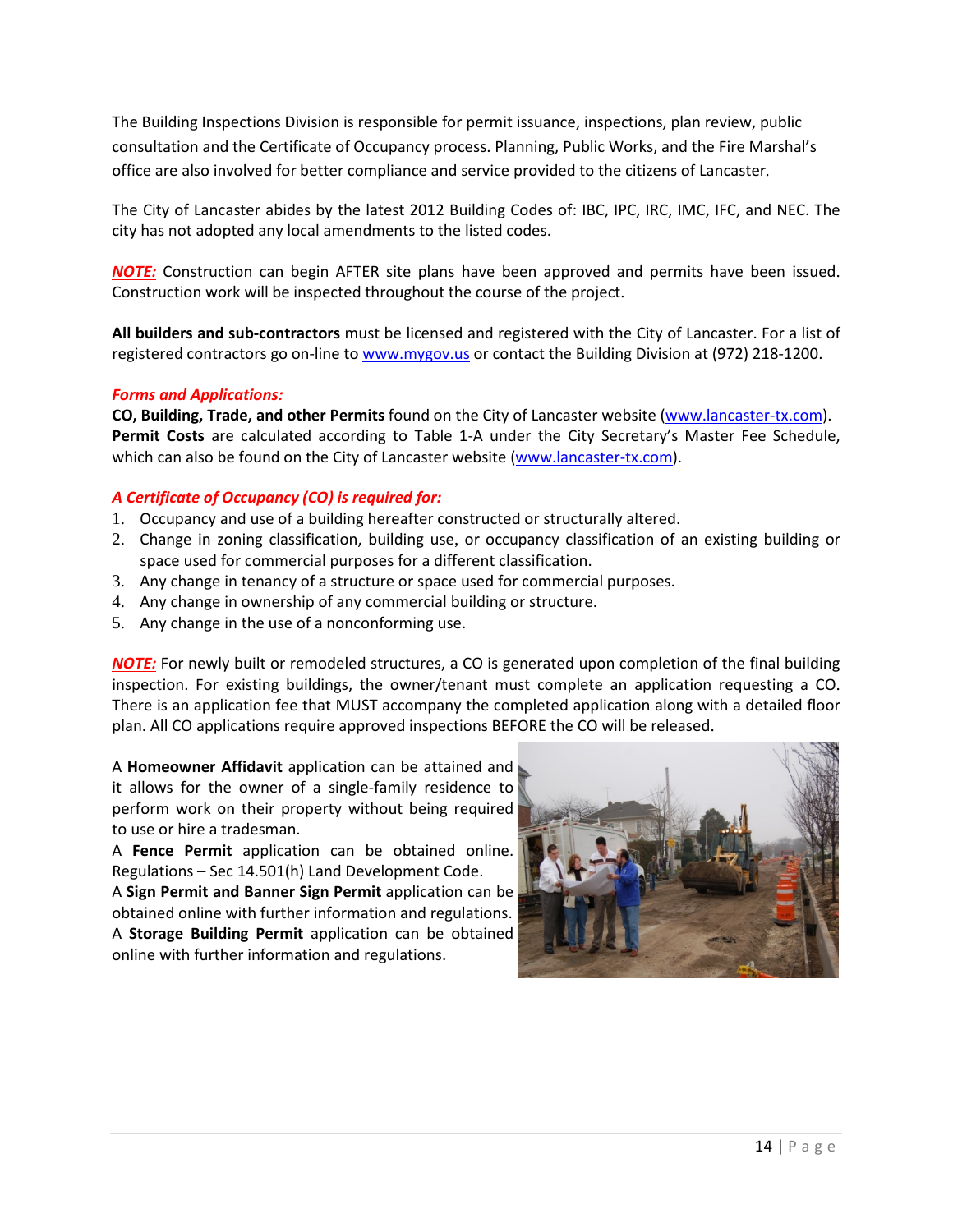The Fire Marshal's Office is involved at various stages of remodeling or new construction project. The Fire Marshal utilizes the 2012 International Fire Code, the Lancaster Engineering Design Manual, the Lancaster Development Code, City Ordinances (where applicable), the Land Development Code book and the National Fire Protection Association (NFPA) to ensure that each building meets all fire and safety standards.

You will need to contact the Fire Marshal's Office to:

- Perform a plan review on remodeling and new construction projects. Three sets of plans and a PDF copy must be submitted. Travel distances/Path of Egress to be included in plan submittals.
- Review concept plans, infrastructure plans, site plans, building permit plans, acceptance testing
- Review permit applications for fire suppression and extinguishing systems, fire alarms, hazardous materials and special locking systems
- Perform final or Certificate of Occupancy inspections and all other fire related inspections
- No Certificate of Occupancy will be issued until approved by Fire Marshal and Building Official

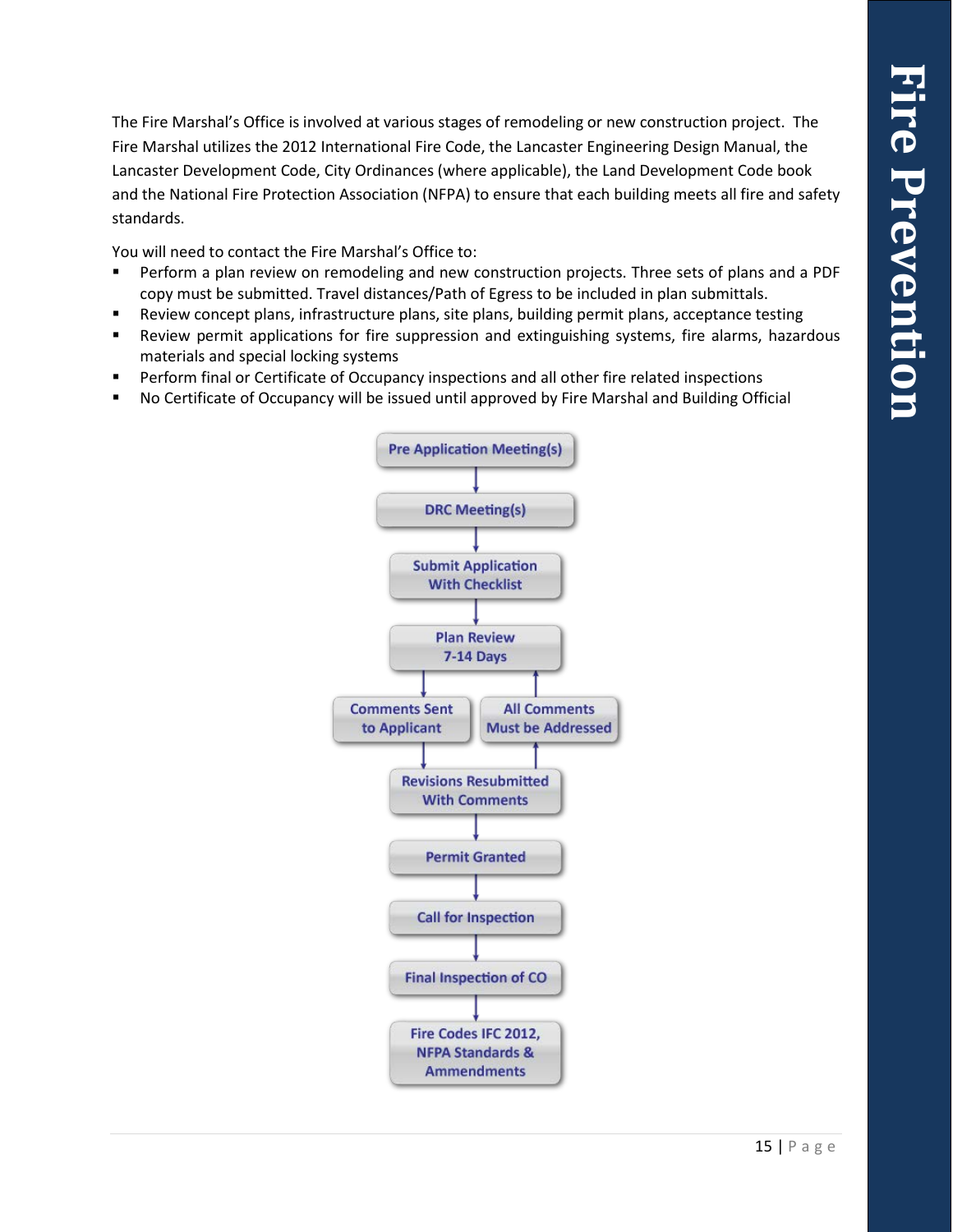### **FIRE HYDRANTS**

These policies apply to all fire hydrants existing or hereafter constructed in the City of Lancaster. Information needed at time of site plan review:

- 1. A flow test will be required on two separate hydrants and the test will be provided by the Fire Department.
- 2. Private Fire Hydrants are required and will be protected by a double check (DC) vault that is further than 100-feet from the tap. Spacing of Fire Hydrants will be determined by the Fire Marshal. Refer to the International Fire Code 2012, Appendices B and C.
- 3. The City Engineer and General Design Manual will determine if the Fire Hydrant will be public or private.
- 4. Minimum size of a Fire Line will be determined by the General Design Manual.
- 5. Embedment will be Type H.
- 6. Type of pipe will be C-900; any other type of pipe will be determined by the General Design Manual.
- 7. Large commercial projects require a "True Looped" fire line.
- 8. CD Vault will meet the Lancaster Engineering Design Manual.
- 9. Inspection of all fire hydrants and underground fire lines must be inspected by the Fire Inspector.

### **FIRE LANES**

The following policies apply to all fire lanes existing or hereafter constructed in the City of Lancaster. Fire Lane layouts can only be approved by the Fire Marshal.

Information needed at time of site plan review:

- 1. Site plan shall include the location of all proposed buildings and fire lanes.
- 2. Fire lane will be constructed of concrete having the capability to support a 80,000 pound vehicle.
- 3. New fire lanes will be a minimum of 24 feet in width, and shall have 30 foot turning radius. (Please see diagram below)
- 4. A minimum of 14' of clear height should be available above all fire lanes.
- 5. The Fire Lane shall be located outside the collapse zone; calculated as the height of the building plus 10'.
- 6. Each site shall have at least two (2) means of ingress and egress for fire accessibility.
- 7. The water line that leads to the project site shall have a true fire loop.
- 8. The water pressure at the project site shall be adequate to meet the fire hydrant and sprinkler system requirements on fire pumps. Storage tanks may also be required. Early during the review process a fire flow test will be required to ensure that this requirement can be met. The Fire Department requires a 10% safety factor.
- 9. "FIRE LANE NO PARKING" to be painted the entire length of the fire lane within the 6 inch red stripe with 4 inch lettering. (Please see Figure 1: Fire Lane Diagram and Measurement below)
- 10. Where practical, all fire lane markings are required to be placed on the curb.
- 11. When re-striping, additions to or reconfigurations of fire lanes is not permissible unless previously approved by the Fire Marshal.
- 12. Traffic paint shall be used when painting the Fire Lanes.
- 13. All gates crossing fire lane to install opticom system for LFD access.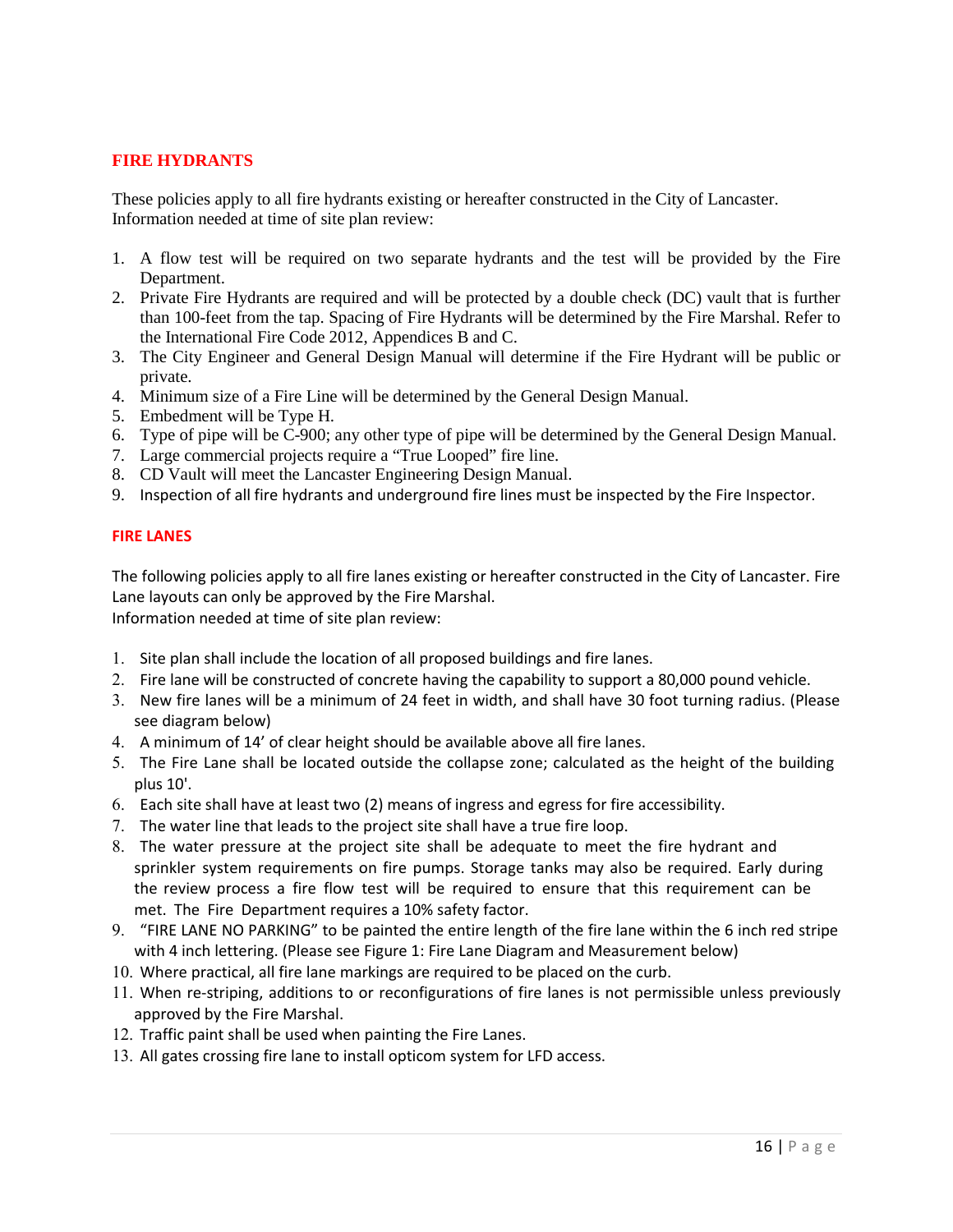| <b>FIRE LANE</b> | NO       | <b>PARKING</b> | LANE<br><b>FIRE</b> | NO                  | <b>PARKING</b> |
|------------------|----------|----------------|---------------------|---------------------|----------------|
| $6 -$            | RED BASE |                | $4 -$               | LETTERS<br>IN WHITE |                |
|                  |          |                |                     |                     |                |
|                  |          |                |                     |                     |                |
|                  |          |                |                     |                     | $\mathbb{R}$   |
|                  |          |                |                     |                     |                |

*Figure 1: Fire Lane Diagram and Measurements*

### **FIRE PROTECTION SYSTEMS**

- 1. All new installations, renovation or additions to a fire protection system require a permit.
- 2. A permit can be issued only to a Fire Protection System Contractor that is registered with the city and licensed by the State of Texas.
- 3. An application may be obtained from the Fire Marshal. Inspections for fire protection systems will be performed following approval of the fire protection system plans.

### **FIRE SPRINKLER PLANS**

A Permit will be required upon any new installation, remodel or demolition of a building containing a fire sprinkler system. Separate permits are required for underground and aboveground work. Submittal Requirements: Must provide three (3) complete sets of Fire Construction Plans for new construction, additions, and remodels. Tenant finish outs require two (2) sets of plans.

Information needed at time of construction drawings:

- 1. A Double Check (DC) Vault will be required and location of Vault will be approved through the Water Department Superintendent.
- 2. If the Riser is located greater than 100 feet from the tap, a Double Check (DC) Vault will be required.
- 3. If the Riser is located less than 100 feet, the DC Vault can be at the Riser.
- 4. An outside door to the Riser room will be required.
- 5. A 5" Storz Connector with Cap will be located outside the Collapse Zone.
- 6. A Fire Hydrant will be within 50 feet of the FDC with a 5" Storz Connector.
- 7. A 10% safety factor is required for Fire Sprinkler Systems.
- 8. At least 5-feet will be required for the Riser Room door.
- 9. All FDC will be protected from impact with bollards, and have an approved FDC sign.

### **SPECIAL LOCKING SYSTEMS**

The City of Lancaster requires permits for all special locking devices such as electric or electromagnetic locks.

1. Locks which allow the doors to be opened from the inside without the use of a key, (access cards are considered to be keys) require special knowledge or effort and may be installed with restrictions or associated requirements.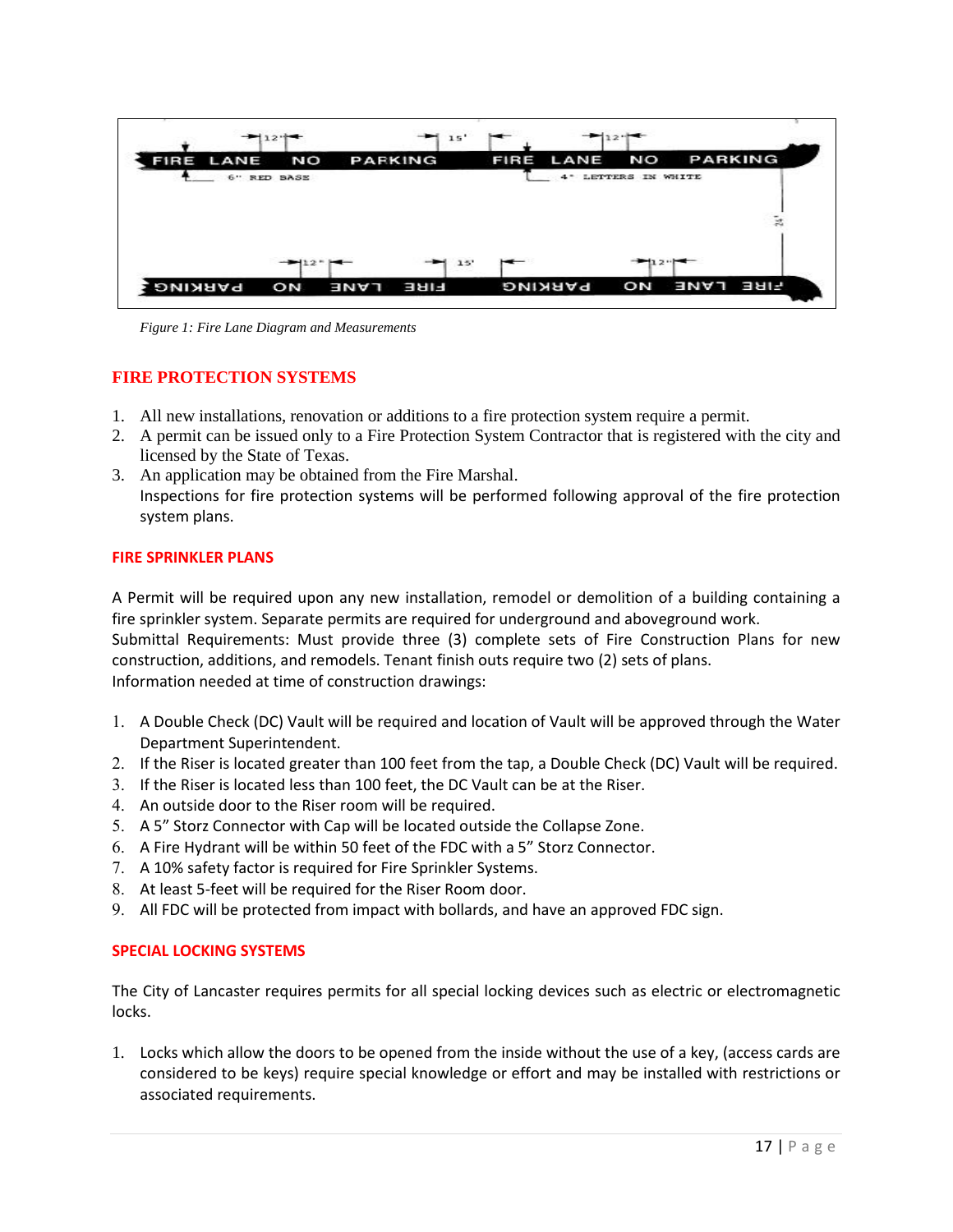2. Doors may not be "locked" to restrict egress during normal business hours. NFPA 72 requires automatic locks to be tied into fire alarm system and smoke detectors on each side of the doors.

### *Acceptable Local Alternative*

Alternate access-controlled egress devices- the entrance doors in a means of egress in buildings with an occupancy in Group A, B, E, M, R-1 or R-2 and entrance doors to tenant spaces in occupancies in Group A, B, E, M, R-1 and R-2 are permitted to be equipped with an approved entrance and egress access control system provided the building is protected throughout by an automatic sprinkler system with smoke detectors on each side of the controlled doors and/or an approved automatic smoke detection system.

Card readers, code keypads or similar devices may not be used to unlock a door in the direction of egress. Unlocking of a special egress device must be by panic or latching hardware, which meet the requirements below. If photoelectric or motion detectors are used, they may be used in conjunction with but not in lieu of the panic hardware.

The alternate access-controlled egress device should meet the following criteria:

- 1. Automatically deactivate the egress control device upon activation of the sprinkler system or fire alarm system. The doors should remain unlocked until the fire alarm system has been reset.
- 2. Upon loss of electrical power from the primary electrical service, all doors shall unlock.
- 3. Be capable of being deactivated by an override signal in an approved location such as a fire control room.
- 4. Doors may not impede or obstruct required exits, exit passageways or corridors.
- 5. Entrance doors in buildings with occupancy in Group A, B, E or M should not be secured from the egress side during periods that the building is open to the general public.
- 6. Delayed egress locks must meet IFC 1008.1.9.7 and IBC 1008.1.8.6 guidelines.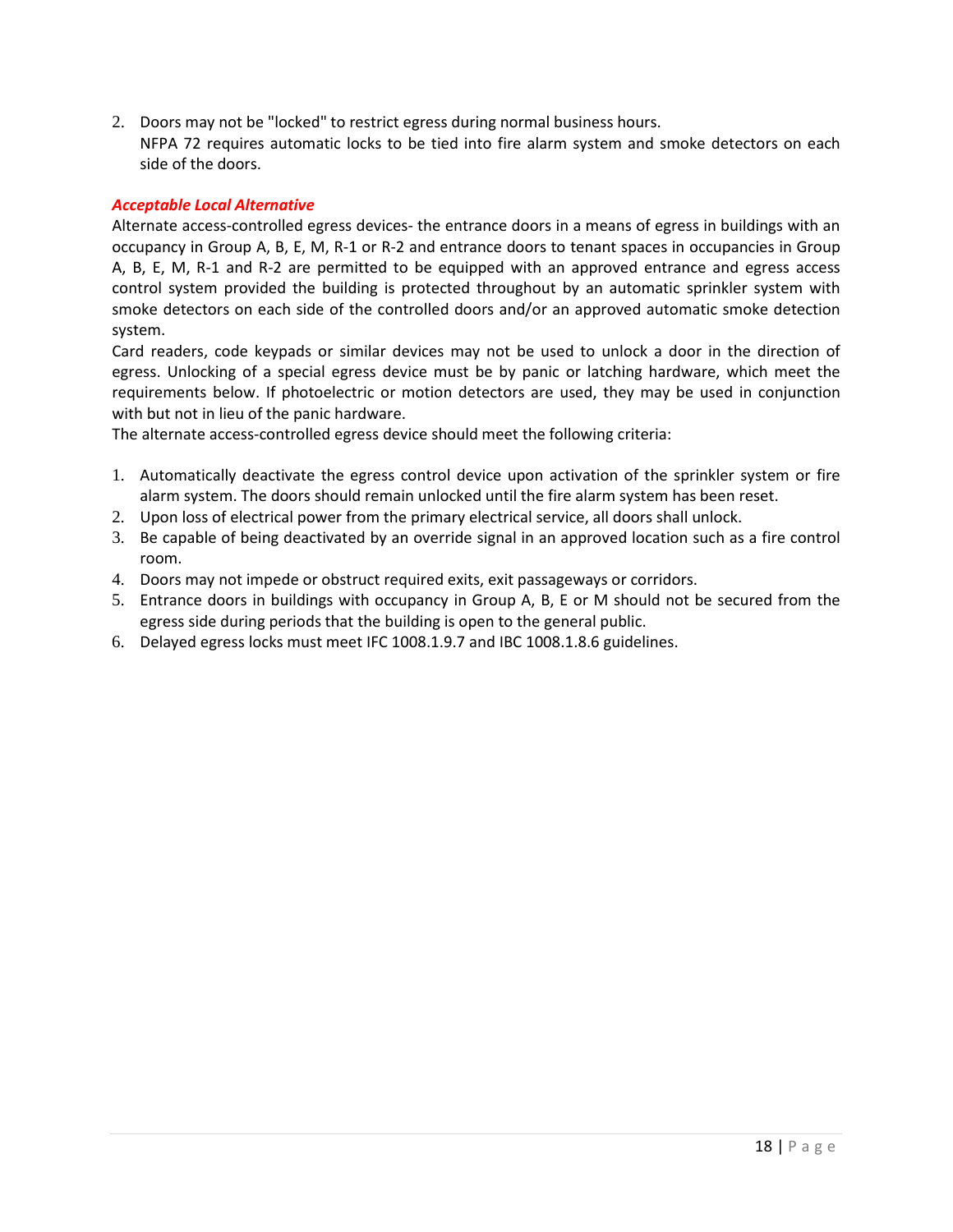**All charges or fees can be found on the City of Lancaster website at [www.lancaster-tx.com](http://www.lancaster-tx.com/images/stories/City_Secretary/masterfeeschedule100108.pdf)**

### *Planning Department Fees*

All Planning related fees can be found in Article 11.000 of the City of Lancaster's Master Fee Schedule which is located on the City of Lancaster's website under the City Secretary's section of the website.

### *Engineering Division Fees*

All fees assessed by the Engineering Division such as street, sewer and water impact fees, are calculated based upon the assessed value of the proposed construction. Please contact the Engineering Department to get an accurate assessment of the fees. There are separate plan-check and inspection fees that will be assessed based upon the time it takes to approve a project. Prior to building permit issuance, an invoice will be generated and all fees shall be paid. Please check the website below for fee charges.

### *Building Division Fees*

All building fees are calculated based upon the assessed valuation of the proposed construction. A plan review fee must be paid when submitting an application for a new single family home. Also, when submitting commercial plans, a plan review fee of 65% of the permit cost must be paid. Please call the Building Division at (972) 218-1200 to obtain an accurate fee for the proposed construction. Please check the website below for fee charges.

### *Fire Department Fees*

All fees that are assessed by the Fire Marshal's Office can be found on the City of Lancaster page under Fire Department and select the Fire Marshal tab and in the City Master Fee Schedule. Please contact the Fire Marshal's Administrative Assistant at 972-218-2600 for any assistance.